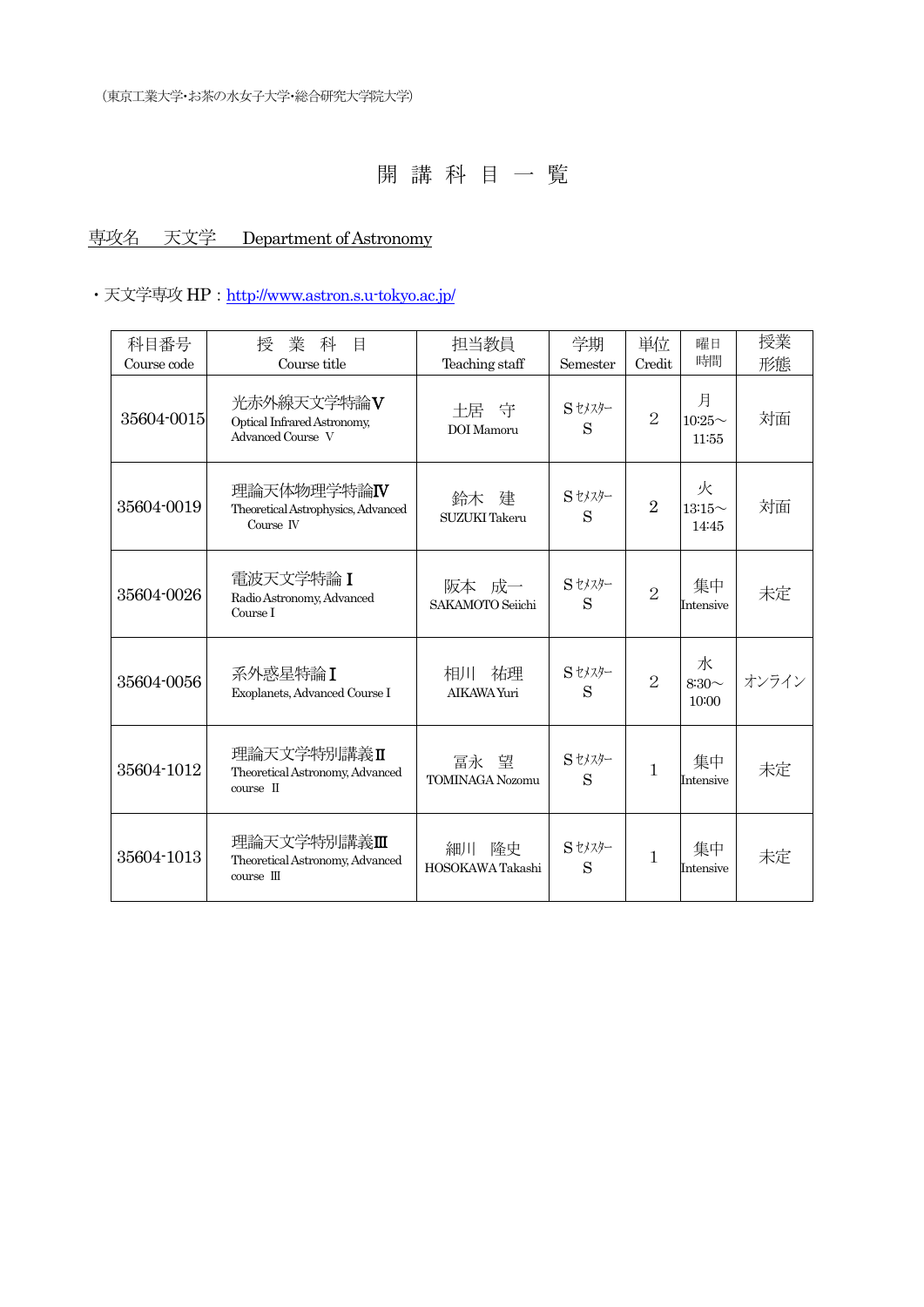# 専攻名 地球惑星科学 Department of Earth and Planetary Science

### · 地球惑星科学専攻 HP : https://www.eps.s.u-tokyo.ac.jp/

| 科目番号<br>Course code | 授業科目<br>Course title                                                   | 担当教員<br>Teaching staff                                                                        | 学期<br>Semester | 単位<br>Credit   | 曜日<br>時間                   | 授業<br>形態     |
|---------------------|------------------------------------------------------------------------|-----------------------------------------------------------------------------------------------|----------------|----------------|----------------------------|--------------|
| 35616-0003          | 地球物理数学<br>Mathematical Methods<br>in Geophysics                        | 雅尚<br>篠原<br>山野<br>誠<br>行竹<br>洋平<br>SHINOHARA Masanao<br>YAMANO Makoto<br>YUKUTAKE Yohey       | Sセメスター<br>S    | $\overline{2}$ | 金<br>$10:25$ ~<br>11:55    | 対面とオ<br>ンライン |
| 35616-0004          | 地球物理数値解析<br>Numerical Analysis<br>in Geophysics                        | 順夫<br>升本<br>孝伸<br>天野<br>竹内<br>希<br>MASUMOTO Yukio<br>AMANO Takanobu<br><b>TAKEUCHI Nozomu</b> | Sセメスター<br>S    | $\overline{2}$ | 水<br>$10:25$ ~<br>11:55    | 対面           |
| 35616-0005          | 弾性体力学<br>Mechanics of Elastic Body                                     | 安藤<br>亮輔<br><b>ANDO</b> Ryosuke                                                               | Stメスター<br>S    | $\overline{2}$ | 火<br>$8:30\sim$<br>10:00   | 対面           |
| 35616-0007          | 地球流体力学I<br>Geophysical Fluid Dynamics I                                | 伊賀<br>啓太<br><b>IGA</b> Keita                                                                  | Sセメスター<br>S    | $\overline{2}$ | 月<br>$8:30\sim$<br>10:00   | 対面           |
| 35616-0009          | 地球惑星内部物質科学<br>Material Science of the Earth<br>and Planetary Interiors | 廣瀬<br>敬<br>船守<br>展正<br>常行<br>真司<br>HIROSE Kei<br>FUNAMORI Nobumasa<br>TSUNEYUKI Shinji        | Sセメスター<br>S    | $\overline{2}$ | 火<br>$10:25$ ~<br>11:55    | 対面           |
| 35616-0012          | 惑星大気学<br>Planetary Aeronomy                                            | 関<br>華奈子<br>今村<br>剛<br><b>SEKI Kanako</b><br><b>IMAMURA</b> Takeshi                           | Sセメスター<br>S    | $\overline{2}$ | 月<br>$15:10 \sim$<br>16:40 | 対面           |
| 35616-0014          | 比較惑星学基礎論<br><b>Elementary Comparative</b><br>Planetology               | 精司<br>杉田<br>慧<br>笠原<br>SUGITA Seiji<br>KASAHARA Satoshi                                       | Sセメスター<br>S    | $\overline{2}$ | 金<br>13:15<br>14:45        | 対面           |
| 35616-0015          | 地球惑星システム学基礎論<br>Elementary Earth and<br>Planetary System Science       | 生駒<br>大洋<br>橘<br>省吾<br><b>IKOMA</b> Masahiro<br>TACHIBANA Shogo                               | Stメスター<br>S    | $\mathbf{2}$   | 金<br>$10:25$ ~<br>11:55    | 対面           |
| 35616-0022          | 地球史学<br>History of the Earth                                           | 英一<br>田近<br>潤一郎<br>黒田<br><b>TAJIKA Eiichi</b><br>KURODA Junichiro                             | Stメスター<br>S    | $\mathbf{2}$   | 木<br>$15:10 \sim$<br>16:40 | 対面           |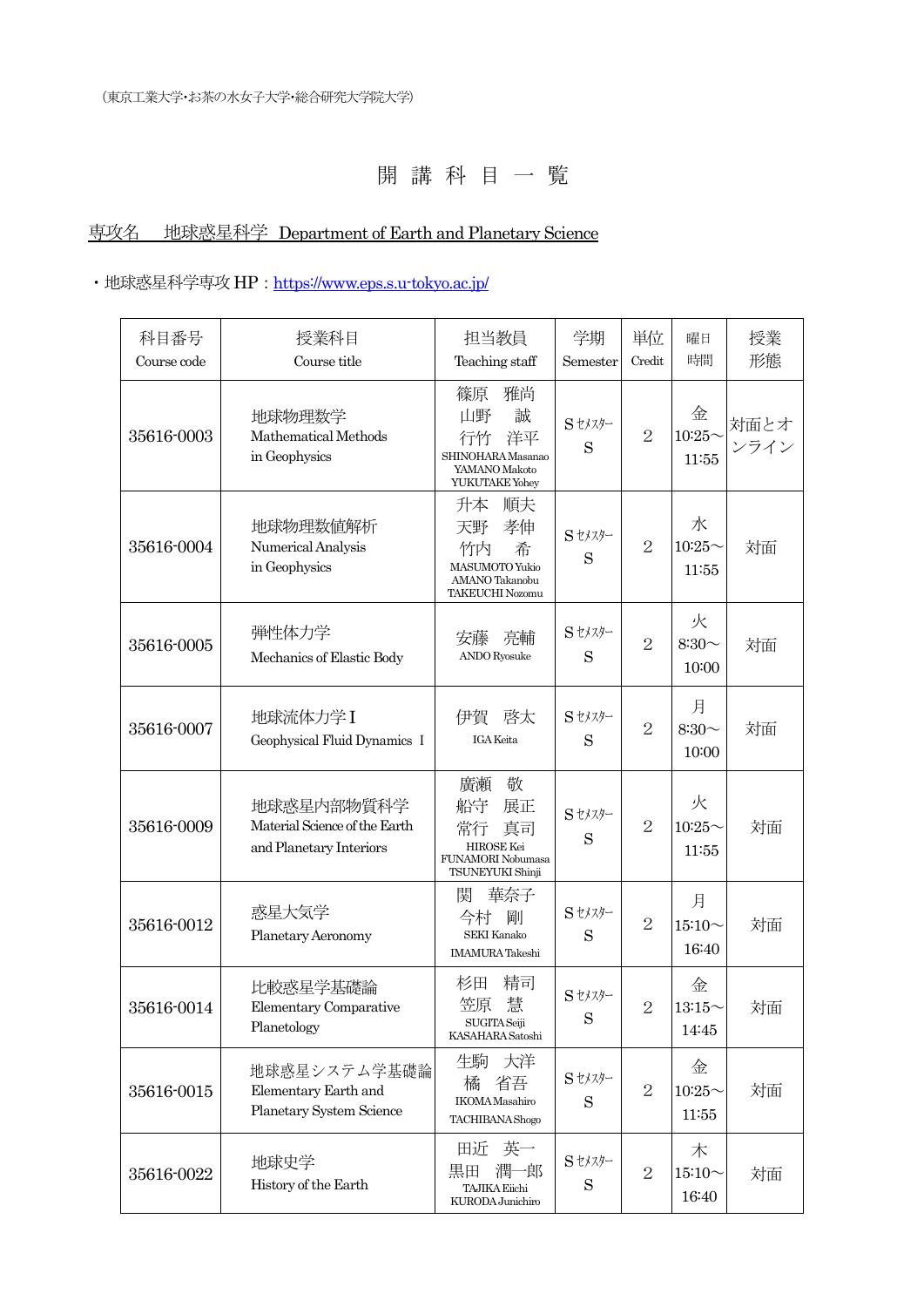| 科目番号<br>Course code | 授業科目<br>Course title                                                         | 担当教員<br>Teaching staff                                                                                                  | 学期<br>Semester | 単位<br>Credit   | 曜日<br>時間                   | 授業<br>形態     |
|---------------------|------------------------------------------------------------------------------|-------------------------------------------------------------------------------------------------------------------------|----------------|----------------|----------------------------|--------------|
| 35616-0023          | 固体地球科学<br>Solid Earth Science                                                | 敬<br>廣瀬<br>亮輔<br>安藤<br>HIROSE Kei<br><b>ANDO</b> Ryosuke                                                                | $S$ セメスター<br>S | $\overline{2}$ | 水<br>$10:25$ ~<br>11:55    | 対面           |
| 35616-0025          | 固体機器分析学<br>Instrumental Analyses of<br>Solids                                | 小暮<br>敏博<br>高橋<br>嘉夫<br>裕之<br>鍵<br>岳史<br>平田<br>KOGURE Toshihiro<br>TAKAHASHI Yoshio<br>KAGI Hiroyuki<br>HIRATA Takafumi | Sセメスター<br>S    | $\overline{2}$ | 月<br>$10:25$ ~<br>11:55    | 対面           |
| 35616-1001          | 大気物理学I<br>Atmospheric Physics I                                              | 鈴木<br>健太郎<br>三浦<br>裕亮<br><b>SUZUKI</b> Kentaroh<br>MIURA Hiroaki                                                        | Sセメスター<br>S    | $\overline{2}$ | 金<br>$15:10 \sim$<br>16:40 | 対面           |
| 35616-1004          | 海洋物理学II<br>Physical Oceanography II                                          | 英太郎<br>岡<br>OKA Eitarou                                                                                                 | Sセメスター<br>S    | $\overline{2}$ | 月<br>$15:10 \sim$<br>16:40 | 対面           |
| 35616-1007          | 大気海洋物質科学I<br>Ocean-Atmosphere Material<br>Circulation Physics I              | 小池<br>真<br><b>KOIKE</b> Makoto                                                                                          | Sセメスター<br>S    | $\overline{2}$ | 金<br>$13:15$ ~<br>14:45    | 対面           |
| 35616-1009          | 磁気圏物理学I<br>Physics of Magnetosphere I                                        | 関<br>華奈子<br>SEKI Kanako                                                                                                 | Sセメスター<br>S    | $\overline{2}$ | 木<br>$13:15$ ~<br>14:45    | 対面           |
| 35616-1053          | 大気海洋循環学<br>Introduction to Ocean-<br>Atmosphere Circulation                  | 尚<br>中村<br>升本<br>順夫<br>NAKAMURA Hisashi<br>MASUMOTO Yukio                                                               | $S$ セメスター<br>S | $\overline{2}$ | 金<br>$8:30\sim$<br>10:00   | 対面           |
| 35616-1057          | 古気候・古海洋学<br>Paleoclimatology/<br>Paleooceanography                           | 昌之<br>池田<br>横山<br>祐典<br>IKEDA Masayuki<br>YOKOYAMA Yusuke                                                               | Stメスター<br>S    | $\overline{2}$ | 火<br>$10:25$ ~<br>11:55    | 対面と<br>オンライン |
| 35616-1060          | 地球惑星環境進化学<br>Theory of Earth and Planetary<br><b>Environmental Evolution</b> | 英一<br>田近<br><b>TAJIKA Eiichi</b>                                                                                        | Sセメスター<br>S    | $\overline{2}$ | 水<br>$10:25$ ~<br>11:55    | 対面           |
| 35616-1022          | 地震波動論 I<br>Seismic Wave Theory I                                             | 究<br>西田<br>綿田<br>辰吾<br>NISHIDA Kiwamu<br><b>WATADA Shingo</b>                                                           | Sセメスター<br>S    | $\overline{2}$ | 火<br>$13:15$ ~<br>14:45    | 対面           |
| 35616-1027          | 火山学基礎論<br>Elementary Volcanology                                             | 大湊<br>隆雄<br>深<br>前野<br>雄治郎<br>鈴木<br><b>OHMINATO Takao</b><br>MAENO Fukashi<br>SUZUKI Yujiro                             | St177<br>S     | $\overline{2}$ | 水<br>$13:15$ ~<br>14:45    | 対面           |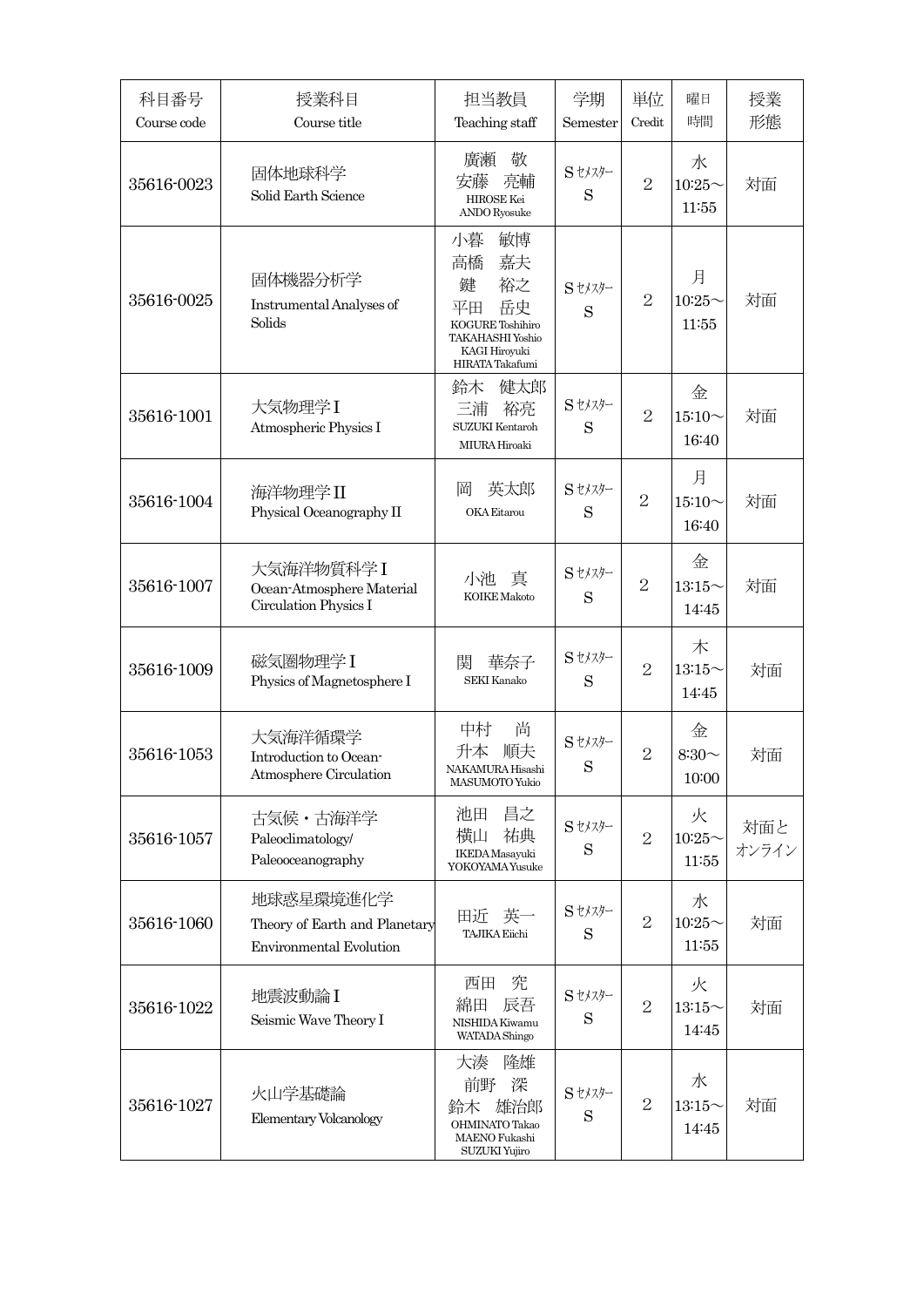| 科目番号<br>Course code | 授業科目<br>Course title                                                        | 担当教員<br>Teaching staff                                                                                                                          | 学期<br>Semester                            | 単位<br>Credit   | 曜日<br>時間                            | 授業<br>形態     |
|---------------------|-----------------------------------------------------------------------------|-------------------------------------------------------------------------------------------------------------------------------------------------|-------------------------------------------|----------------|-------------------------------------|--------------|
| 35616-1028          | 変動帯テクトニクス<br>Plate-Boundary Zone Tectonics                                  | 木下<br>正高<br>達也<br>石山<br>KINOSHITA Masataka<br><b>ISHIYAMA</b> Tatsuya                                                                           | Sセメスター<br>S                               | $\overline{2}$ | 木<br>$13:15$ ~<br>14:45             | 対面と<br>オンライン |
| 35616-1029          | 地球レオロジー<br>Earth's Rheology                                                 | 康子<br>武井<br>平賀<br>岳彦<br><b>TAKEI</b> Yasuko<br>HIRAGA Takehiko                                                                                  | Sセメスター<br>S                               | $\overline{2}$ | 火<br>$15:10 \sim$<br>16:40          | 対面と<br>オンライン |
| 35616-1033          | 地震物理学<br><b>Earthquake Physics</b>                                          | 井出<br>哲<br><b>IDE</b> Satoshi                                                                                                                   | $S$ セメスター<br>S                            | $\overline{2}$ | 木<br>$10:25$ ~<br>11:55             | 対面と<br>オンライン |
| 35616-1063          | 固体地球観測論<br>Methodology of Solid Earth<br>Observation                        | 陽介<br>青木<br>誠<br>上嶋<br>誠<br>山野<br>昌人<br>新谷<br>隆<br>飯高<br><b>AOKI</b> Yosuke<br>UYESHIMA Makoto<br>YAMANO Makoto<br>ARAYAAkito<br>IIDAKA Takashi | Sセメスター<br>S                               | $\overline{2}$ | 金<br>$13:15\sim$<br>14:45           | 対面           |
| 35616-1064          | 地球生命進化学<br>Paleobiology                                                     | 平沢<br>達矢<br>HIRASAWA Tatsuya                                                                                                                    | Sセメスター<br>S                               | $\overline{2}$ | 火<br>$10:25$ ~<br>11:55             | 対面           |
| 35616-1066          | 地球環境化学<br>Earth's Environmental<br>Chemistry                                | 嘉夫<br>高橋<br>啓明<br>板井<br><b>TAKAHASHI Yoshio</b><br>ITAI Takaaki                                                                                 | Sセメスター<br>S                               | $\overline{2}$ | 金<br>$10:25$ ~<br>11:55             | 対面           |
| 35616-3021          | 宇宙地球フロンティア<br>特論I<br>Special Lectures on Earth-<br>Space Frontier Science I | 廣瀬<br>敬<br>他<br>HIROSE Kei et al.                                                                                                               | $S$ セメスター<br>S                            | $\overline{2}$ | 木<br>17:05 $\sim$<br>18:35          | オンライン        |
| 35616-3001          | 大気海洋科学特論I<br>Special Lecture of Oceanic and<br>Atmospheric Science I        | 江淵<br>直人<br><b>EBUCHI</b> Naoto                                                                                                                 | Sセメスター<br>S                               | $\mathbf{1}$   | 集中<br>Intensive<br>未定<br><b>TBD</b> | 対面           |
| 35616-2041          | 大気海洋科学特論 V<br>Special Lecture of Oceanic and<br>Atmospheric Science V       | 増永 浩彦<br>MASUNAGA Hirohiko                                                                                                                      | Sセメスター<br>S                               | $\mathbf{1}$   | 集中<br>Intensive<br>未定<br>TBD        | 対面           |
| 35616-3005          | 宇宙惑星科学特論I<br>Special Lecture of Space and<br>Planetary Science I            | 篠原<br>育<br>SHINOHARA Iku                                                                                                                        | $S1$ $h$ <sup>-<math>h</math></sup><br>S1 | 1              | 木<br>$15:10\sim$<br>16:40           | 対面           |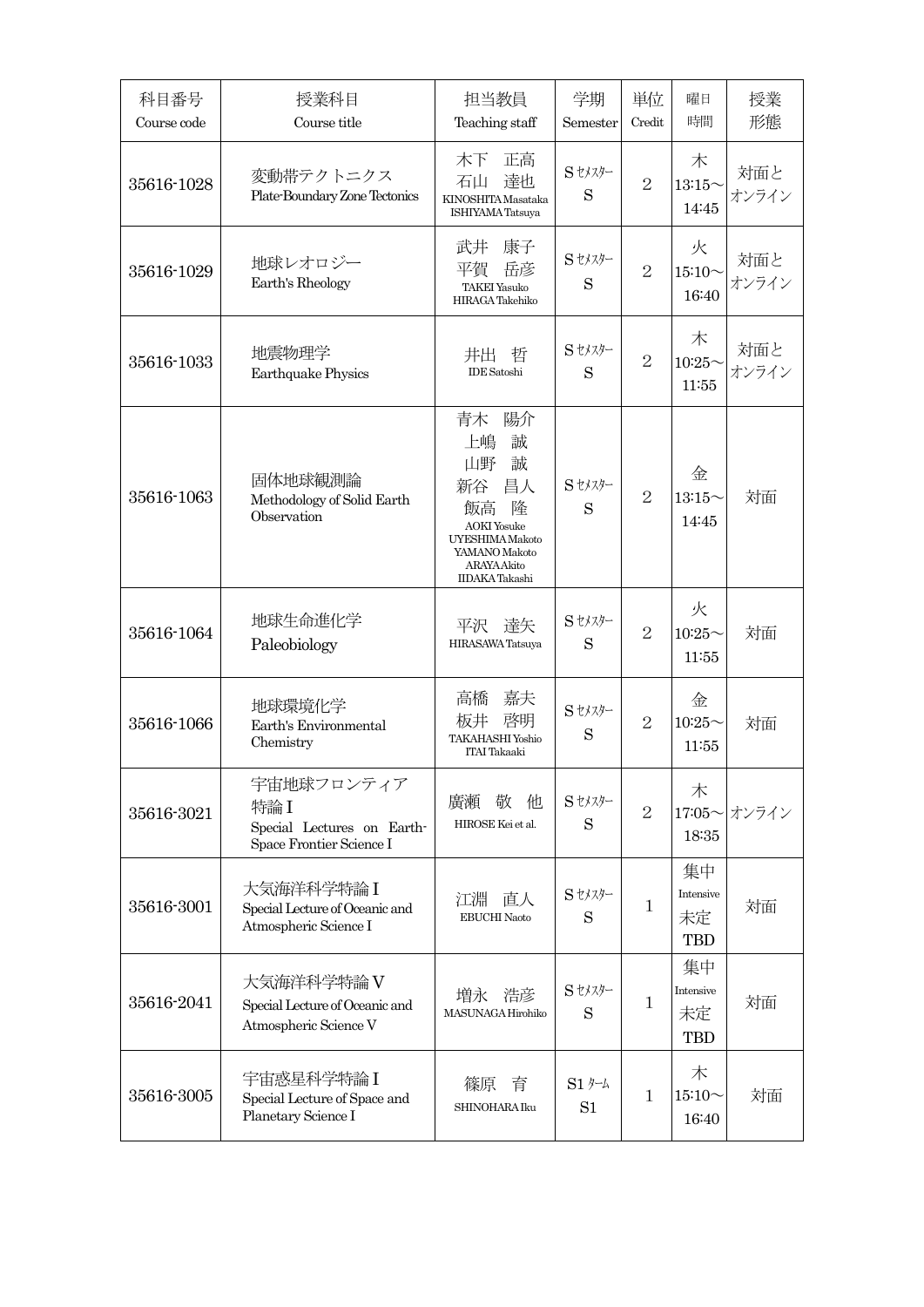| 科目番号<br>Course code | 授業科目<br>Course title                                                  | 担当教員<br>Teaching staff       | 学期<br>Semester                       | 単位<br>Credit | 曜日<br>時間                                   | 授業<br>形態 |
|---------------------|-----------------------------------------------------------------------|------------------------------|--------------------------------------|--------------|--------------------------------------------|----------|
| 35616-3007          | 宇宙惑星科学特論 III<br>Special Lecture of Space and<br>Planetary Science III | 清水 敏文<br>SHIMIZUA Toshifumi  | $S1$ $\not\vdash$ $\downarrow$<br>S1 | $\mathbf{1}$ | 月<br>$13:15\sim$<br>14:45                  | 対面       |
| 35616-3008          | 宇宙惑星科学特論 IV<br>Special Lecture of Space and<br>Planetary Science IV   | 河北 秀世<br>KAWAKITA Hideyo     | 通年<br>Full<br>Year                   | 1            | 集中<br><b>Intensive</b><br>未定<br><b>TBD</b> | 対面       |
| 35616-2047          | 固体地球科学特論 V<br>Special Lecture of Solid Earth<br>Science V             | 明彦<br>奥井<br>OKUI Akihiko     | 通年<br>Full Year                      |              | 集中<br>Intensive<br>未定<br><b>TBD</b>        | 対面       |
| 35616-2049          | 地球生命圏科学特論 V<br>Special Lecture of Geosphere<br>Biosphere Science V    | 渡邊<br>剛<br>WATANABE Tsuyoshi | Sセメスター<br>S                          |              | 集中<br><b>Intensive</b><br>未定<br>TBD        | 対面       |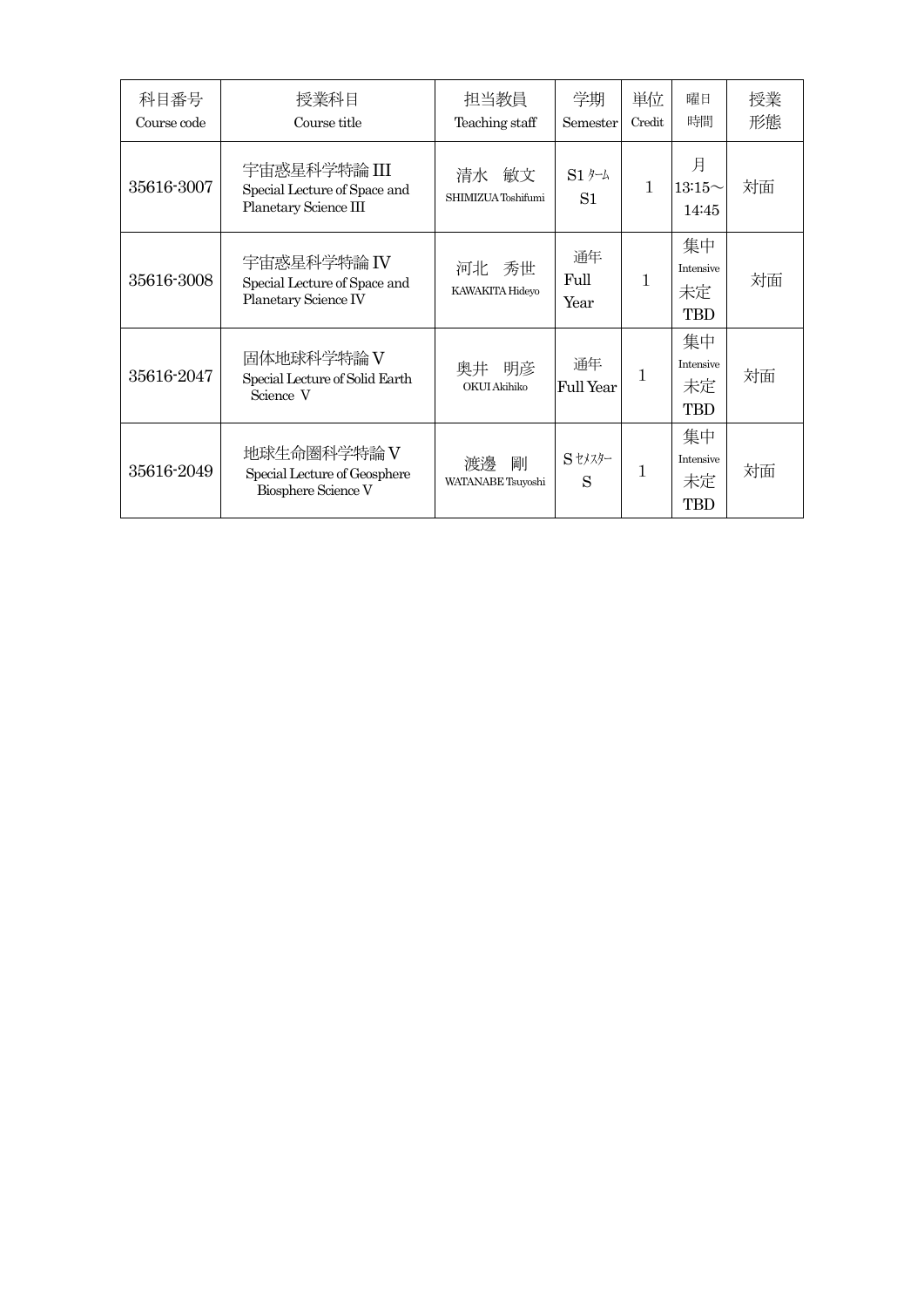## 専攻名 化学 Department of Chemistry

### ・化学専攻 HP: http://www.chem.s.u-tokyo.ac.jp/

| 科目番号        | 業<br>桵<br>科<br>目                                         | 担当教員                   | 学期               | 単位     | 曜日                       | 授業               |
|-------------|----------------------------------------------------------|------------------------|------------------|--------|--------------------------|------------------|
| Course code | Course title                                             | Instructor             | Semester         | Credit | 時間                       | 形態               |
| 35606-1107  | 化学特別講義VII<br>Special Lecture on Advanced<br>ChemistryVII | Gabriel<br>Popescu     | 未定<br><b>TBD</b> |        | 集中講義<br>Intensive        | 未定<br><b>TBD</b> |
| 35606-1108  | 化学特別講義Ⅷ<br>Special Lecture on Advanced<br>ChemistryVIII  | Yi-Tsu Chan            | 未定<br><b>TBD</b> |        | 集中講義<br><b>Intensive</b> | 未定<br><b>TBD</b> |
| 35606-1114  | 化学特別講義IX<br>Special Lecture on Advanced<br>ChemistryIX   | 未定<br>To Be Determined | 未定<br><b>TBD</b> |        | 集中講義<br><b>Intensive</b> | 未定<br><b>TBD</b> |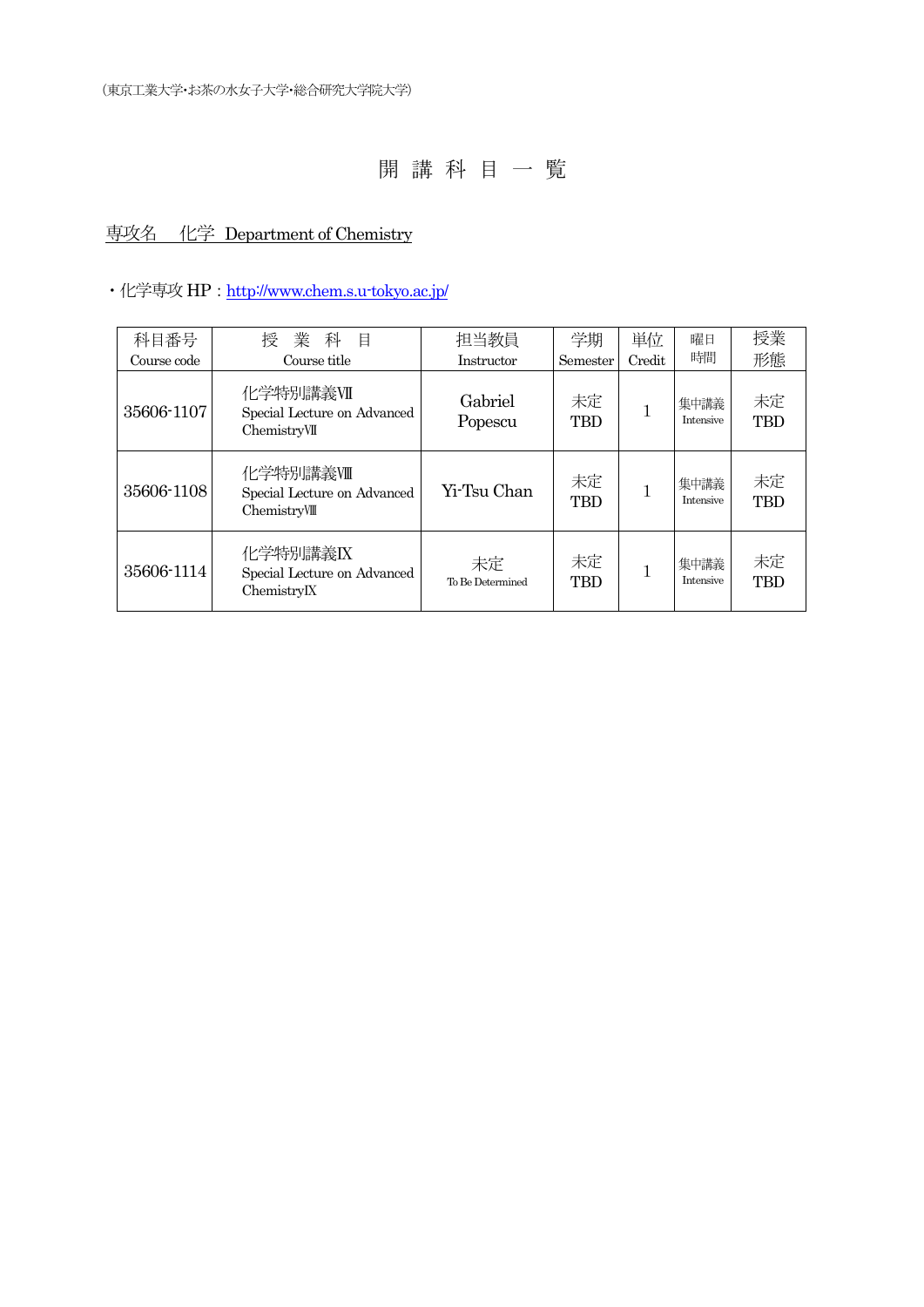## 専攻名 生物科学 Department of Biological Sciences

## ・生物科学専攻 HP : http://www.bs.s.u-tokyo.ac.jp/

| 科目番号<br>Course code | 業 科<br>授<br>目<br>Course title                                    | 担当教員<br>Teaching staff                                                                                                                                                                                                                                 | 学期<br>Semester                                                                                                                                      | 単位<br>Credit   | 曜日<br>時間                                | 授業<br>形態 |
|---------------------|------------------------------------------------------------------|--------------------------------------------------------------------------------------------------------------------------------------------------------------------------------------------------------------------------------------------------------|-----------------------------------------------------------------------------------------------------------------------------------------------------|----------------|-----------------------------------------|----------|
| 35617-0001          | 構造生物学特論<br>Special Lectures on Structural<br>Biology             | 伊藤 弓弦<br>濡木<br>理<br>秀男<br>樋口<br>英明<br>加藤<br>ITOH Yuzuru<br>NUREKI Osamu<br>HIGUCHI Hideo<br>KATO Hideaki                                                                                                                                               | Sセメスター<br>S                                                                                                                                         | $\overline{2}$ | 火<br>$10\mathord:25$<br>$\sim$<br>11:55 | オンライン    |
| 35617-0003          | 光計測生命学特論<br>Special Lectures on Advanced<br>Photon Life Sciences | 想太郎<br>上村<br>榎本 和生<br>小澤<br>岳昌<br>小島<br>大輔<br>康志<br>岡田<br>哲也<br>東山<br>大和<br>吉田<br>光<br>吉種<br><b>UEMURA</b> Sotaro<br><b>EMOTO Kazuo</b><br>OZAWA Takeaki<br>KOJIMA Daisuke<br>OKADAYasushi<br>HIGASHIYAMATetsuya<br>YOSHIDA Yamato<br>YOSHITANE Hikari | Stメスター<br>S                                                                                                                                         | $\overline{2}$ | 火<br>15:10<br>$\sim$<br>16:40           | オンライン    |
| 35617-0004          | 神経牛物学特論<br>Special Lectures on<br>Neuroscience                   | 雄一<br>飯野<br>多羽田<br>哲也<br>饗場<br>篤<br>佳門<br>眞田<br>久保<br>健雄<br>國友<br>博文<br>山崎<br>大介<br>サムエル ライター<br><b>IINO</b> Yuichi<br><b>TABATA</b> Tetsuya<br>AIBAAtsu<br>SANADA Yoshikado<br>KUBO Takeo<br>KUNITOMO Hirofumi<br>YAMAZAKI Daisuke<br>Samuel Reiter   | $\ensuremath{\mathrm{S}}\xspace$ t<br>$\ensuremath{\mathrm{K}}\xspace/\ensuremath{\mathrm{K}}\xspace/\ensuremath{\mathrm{S}}\xspace$<br>$\mathbf S$ | $\overline{2}$ | 火<br>$17\mathord{:}05$<br>$18:35\,$     | オンライン    |